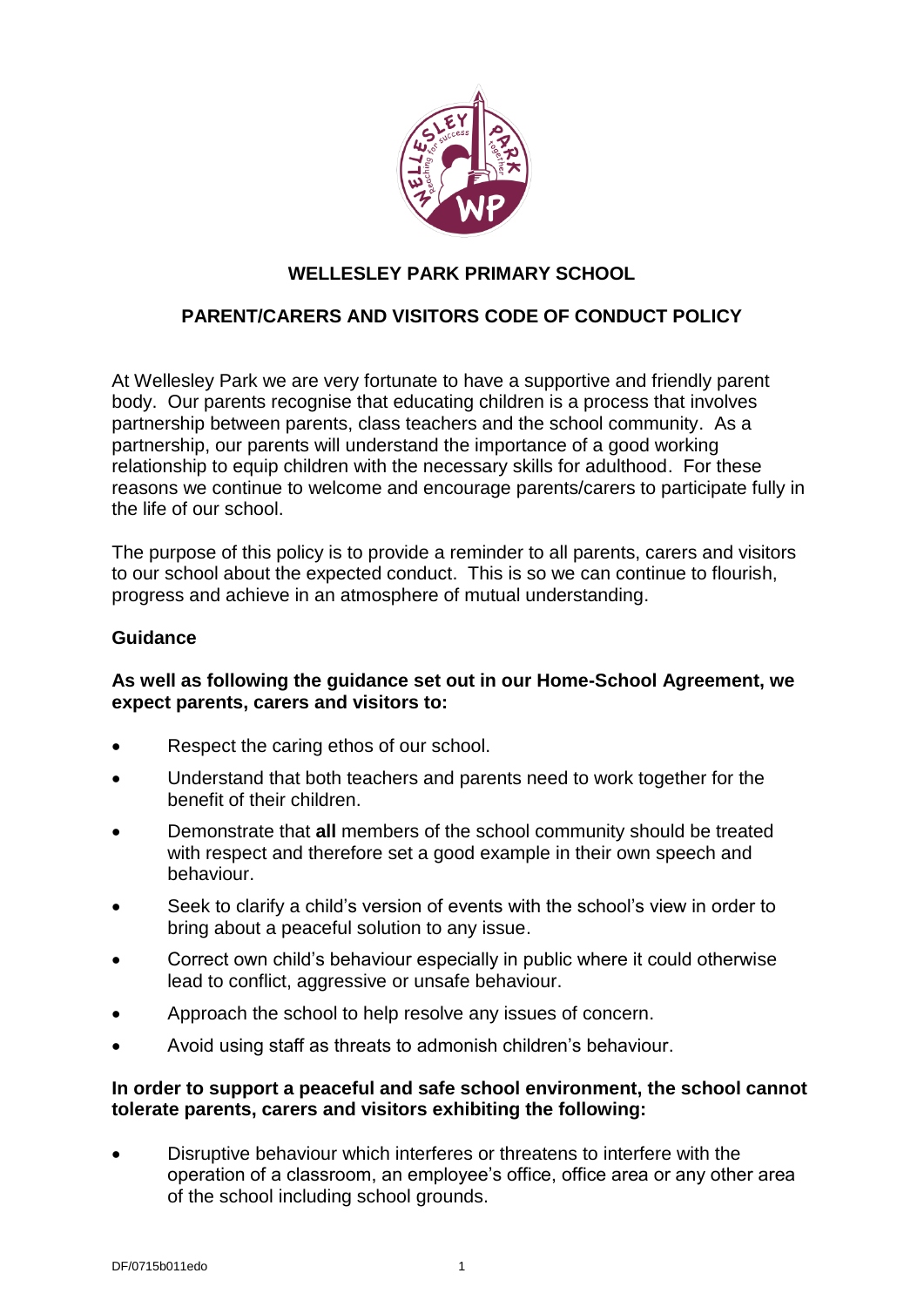- Using offensive language, swearing, cursing, using profane language or displaying temper.
- Threatening to do actual bodily harm to a member of school staff, governor, visitor, fellow parent/carer or pupil regardless of whether or not the behaviour constitutes a criminal offence.
- Damaging or destroying school property.
- Abusive or threatening emails or text/voicemail/phone messages or other written communication.
- Defamatory, offensive or derogatory comments regarding the school or any of the pupils/parent/staff, at the school on Facebook or other social media platforms (see Appendix 1). Any concerns you may have about the school must be made through the appropriate channels by speaking to the class teacher, the Headteacher or the Chair of Governors, so they can be dealt with fairly, appropriately and effectively for all concerned.
- The use of physical aggression towards another adult or child. This includes physical punishment against your own child on school premises.
- Approaching someone else's child in order to discuss or chastise them because of the actions of this child towards their own child. (Such an approach to a child may be seen to be an assault on that child and may have legal consequences).
- Smoking and consumption of alcohol or other drugs whilst on school property.
- Dogs being brought on to school premises.

Should **any** of the above behaviour occur on school premises the school may feel it is necessary to contact the appropriate authorities and if necessary, ban the offending adult from entering the school grounds.

We trust that parents and carers will assist our school with the implementation of this policy and we thank you for your continuing support of the school.

**Agreed by Governors ............08/07/2015..................................................................**

### **Appendix 1**

### **Inappropriate use of Social Network Site**

Social media websites are being used increasingly to fuel campaigns and complaints against schools, Headteachers, school staff, and in some cases, other parents/ pupils. The governors of Wellesley Park Primary School considers the use of social media websites being used in this way as unacceptable and not in the best interests of the children or the whole school community. Any concerns you may have must be made through the appropriate channels by speaking to the class teacher, the Headteacher or the Chair of Governors, so they can be dealt with fairly, appropriately and effectively for all concerned.

In the event that any pupil or parent/carer of a child(ren) being educated at Wellesley Park is found to be posting libellous or defamatory comments on Facebook or other social network sites, they will be reported to the appropriate 'report abuse' section of the network site. All social network sites have clear rules about the content which can be posted on the site and they provide robust mechanisms to report contact or